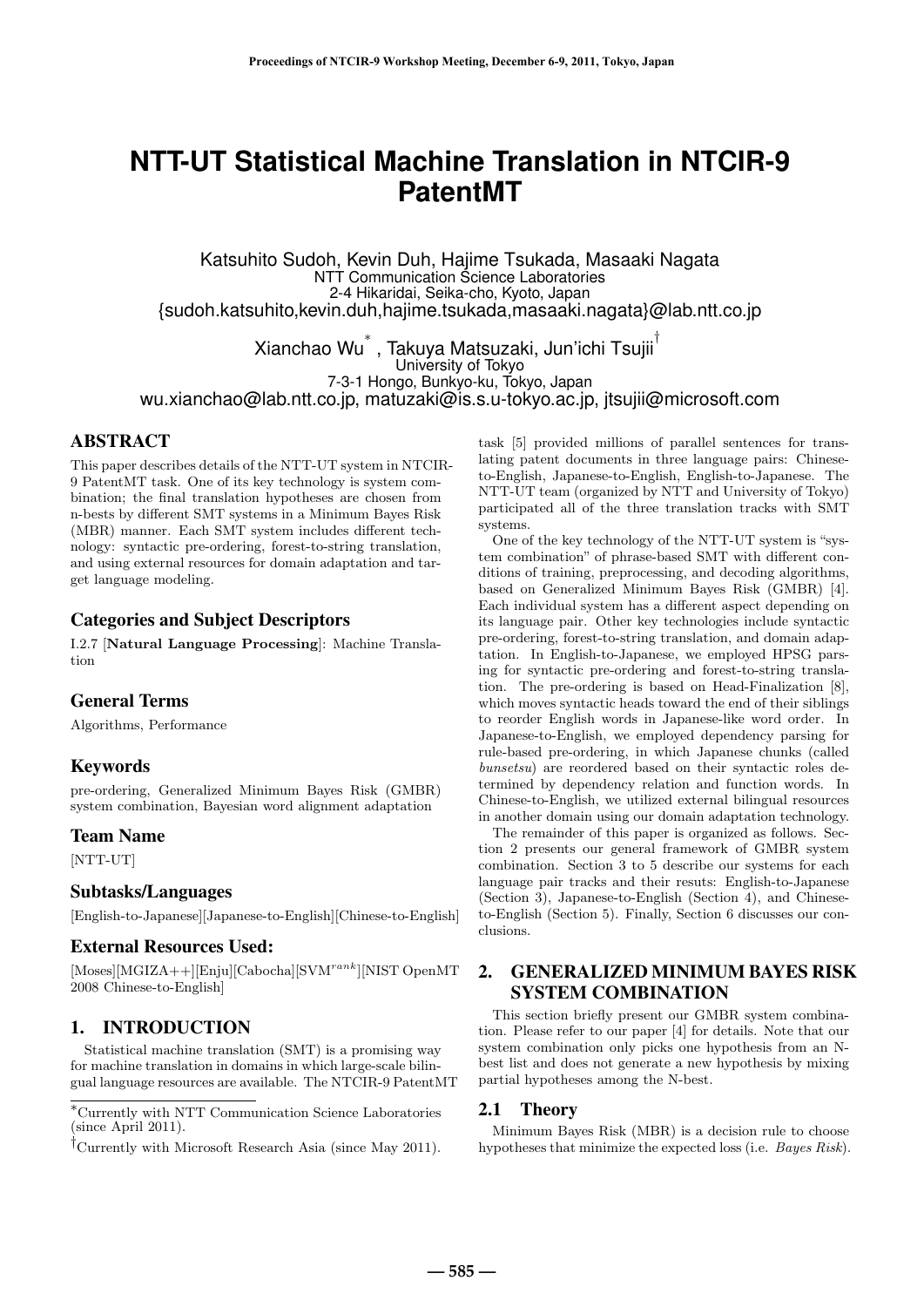In the task of SMT from a French sentence  $(f)$  to an English sentence (e), MBR decision rule on  $\delta(f) \rightarrow e'$  with the loss function L over the possible space of sentence pairs  $(p(e, f))$ is denoted as:

$$
\underset{\delta(f)}{\text{argmin}} \sum_{e} L(\delta(f)|e)p(e|f) \tag{1}
$$

In practice, we approximate this using N-best list  $N(f)$  for the input  $f$ .

$$
\underset{e' \in N(f)}{\text{argmin}} \sum_{e \in N(f)} L(e'|e)p(e|f) \tag{2}
$$

Although MBR works effectively for re-ranking single system hypotheses, it is challenging for system combination because the estimated  $p(e|f)$  from different systems cannot be reliably compared. One practical solution is to use uniform  $p(e|f)$  but this does not achieve Bayes Risk. GMBR corrects by parameterizing the loss function as a linear combination of sub-components using parameter *θ*:

$$
L(e'|e; \theta) = \sum_{k=1}^{K} \theta_k L_k(e'|e)
$$
 (3)

For example, suppose the desired loss function is"1.0−BLEU". Then the sub-components could be "1.0−precision(n-gram)  $(1 \leq n \leq 4)$ " and "brevity penalty".

Assuming uniform  $p(e|f)$ , the MBR decision rule can be denoted as:

$$
\underset{e' \in N(f)}{\operatorname{argmin}} \sum_{e \in N(f)} L(e'|e; \theta) \frac{1}{|N(f)|}
$$
\n
$$
= \underset{e' \in N(f)}{\operatorname{argmin}} \sum_{e \in N(f)} \sum_{k=1}^{K} \theta_k L_k(e'|e) \tag{4}
$$

To ensure that the uniform hypotheses space gives the same decision as the original loss in the true space  $p(e|f)$ , we use a small development set to tune the parameter *θ* as follows. For any two hypotheses  $e_1, e_2$ , and a reference translation  $e_r$  (possibly not in  $N(f)$ ) we first compute the true loss:  $L(e_1|e_r)$  and  $L(e_2|e_r)$ . If  $L(e_1|e_r) < L(e_2|e_r)$ , then we would want  $\theta$  such that:

$$
\sum_{e \in N(f)} \sum_{k=1}^{K} \theta_k L_k(e_1|e) < \sum_{e \in N(f)} \sum_{k=1}^{K} \theta_k L_k(e_2|e) \tag{5}
$$

so that GMBR would select the hypothesis achieving lower loss. Conversely if  $e_2$  is a better hypothesis, then we want opposite relation:

$$
\sum_{e \in N(f)} \sum_{k=1}^{K} \theta_k L_k(e_1|e) > \sum_{e \in N(f)} \sum_{k=1}^{K} \theta_k L_k(e_2|e) \qquad (6)
$$

Thus, we directly compute the true loss using a development set and ensure that our GMBR decision rule minimizes this loss.

## 2.2 Implementation

We implement GMBR for SMT system combination as follows.

First we run SMT decoders to obtain N-best lists for all sentences in the development set, and extract all pairs of hypotheses where a difference exists in the true loss. Then we optimize  $\theta$  in a formulation similar to a Ranking SVM [9]. The pair-wise nature of Eqs. 5 and 6 makes the problem amendable to solutions in "learning to rank" literature [6]. In this shared task, we used RIBES+BLEU (EJ,JE) and BLEU (CE) as our objective functions, so that we want to choose the best translation hypotheses both in terms of local view (BLEU) and global view (RIBES). There is one regularization hyperparameter for the Ranking SVM, which we set by cross-validation.

The development set of each translation task consisted of 2,000 sentences; we divided it halves and used the first half for tuning SMT parameters by Minimum Error Rate Training (MERT) [12], and the other half for training the GMBR system combination.

# 3. ENGLISH-TO-JAPANESE TASK

## 3.1 Run Configurations

For the English-to-Japanese task, we submitted three runs: two system combination results and one single system result.

- EJPRIMARY: System combination of three systems (EJpo+biglm, EJpo+wfst, EJforest)
- EJlimited: System combination of three systems (EJpo, EJpo+wfst, EJforest)

EJpo+wfst: Single system (described below)

They were based on four individual systems: three preordering-based systems and one forest-to-string system.

- $EJPO: Pre-ordering + baseline lexicalized reordering (dis$ tortion limit: 6)
- $EJPO+BIGLM: EJPO + language model trained on large$ scale language resources (distortion limit: 6)
- $EJPO+WFST: Pre-ordering + monotone translation with$ weighted finite state transducers (WFSTs)

EJforest: Forest-to-string translation (U-Tokyo) [14]

All the systems used all supplied bitext (excluding the development set) for training their phrase tables and word 5-gram language models, and tuned by MERT with the development set pat-dev-2006-2007.txt. Word segmentation was done by  $\text{Mecab}^1$  (version 0.98 with IPAdic) for Japanese and stepp (included in Enju parser) for English. The decoders were WFST decoder of SOLON speech recognizer  $[7]$  for EJPO+WFST and Moses<sup>2</sup> for EJPO, EJPO+BIGLM. We present the technologies used in three pre-ordering-based systems in the following.

#### 3.2 English Pre-ordering: Head Finalization

English and Japanese is one of the most challenging language pairs for SMT, because of their distant word orderings. Reordering is a computationally hard problem that requires  $n!$  reorderings in the worst case. Conventional studies on SMT have proposed various reordering models: distancebased phrase reordering [10], lexicalized reordering model [13], hierarchical phrase-based translation [1] and syntaxbased translation [16]. Recent work in such a distant language pair focuses on pre-ordering, which reorders source

 $\frac{1}{1}$ http://mecab.sourceforge.net/

<sup>2</sup>http://sourceforge.net/projects/mosesdecoder/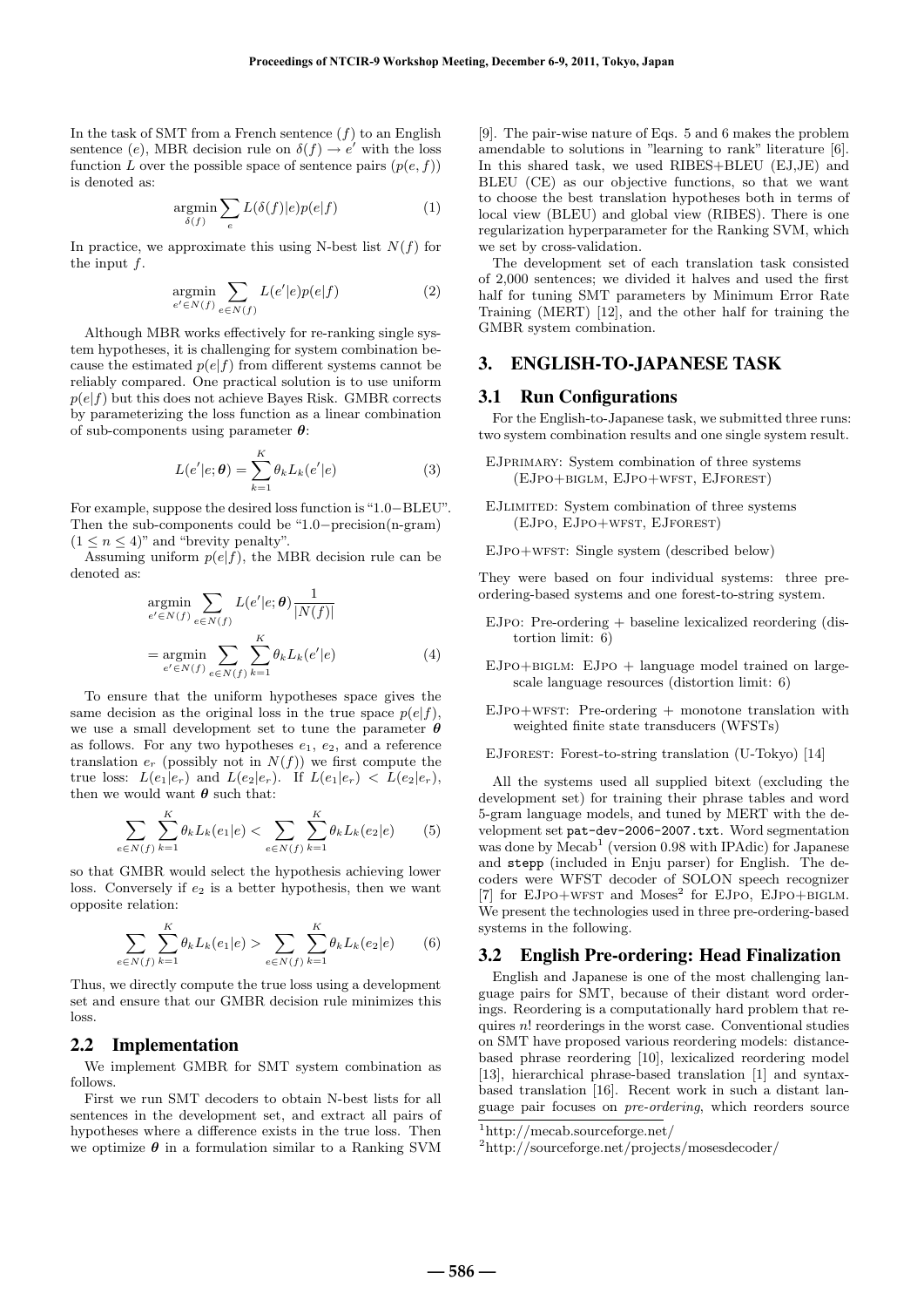language words in target language order prior to SMT decoding [15, 2]. This efficiently works for long distance reordering and increases whole translation performance.

We use a rule-based pre-ordering for English-to-Japanese translation called head finalization [8], based on English syntactic parsing by Enju HPSG parser <sup>3</sup>. Since Japanese is a head-final language, we can emulate the Japanese word ordering by applying a simple rule to English parse trees, which moves syntactic heads toward the end of their siblings. Several supplement rules are also applied to reflect the nature of Japanese:

- (1) Syntactic heads for coordination are not reordered
- (2) Plural nouns (with NNS part-of-speech tag) are rewritten with singular ones
- (3) Determiners "a", "an", and "the" are eliminated
- (4) Place the following pseudo-particles immediately after verb arguments<sup>4</sup>:
	- \_va0: arg1 of the sentence head verb
	- \_va1: arg1 of other verbs
	- \_va2: arg2 of verbs

Figure 1 shows an example of English parse tree and the corresponding head finalization result.

#### 3.3 Monotone Translation with WFSTs

By pre-ordering, English sentences are now pre-ordered into Japanese word order; so we try to translate these headfinal English (HFE) sentences by monotone translation. The monotone translation problem can easily be implemented by WFSTs that transduce HFE phrases into the corresponding Japanese phrases.

The phrase transduction can be decomposed to four subprocesses:

- (1) Segment source sentence into phrase sequences
- (2) Translate source phrases into target phrases
- (3) Segment target phrases into target word sequence
- (4) Score target word sequence with the n-gram language model

In practice, we further decompose (4) into

- (4a) 1-gram-based scoring
- (4b) (n-gram 1-gram)-based scoring

for efficient decoding with on-the-fly n-gram language model composition [7]. Finally, we used the composed WFST:

$$
d(P \circ d(T \circ d(S \circ L_1))) \circ L_{n-1}
$$

where P, T, S,  $L_1$ , and  $L_{n-1}$  represent (1), (2), (3), (4a), and (4b) respectively,  $d()$  means determinization of a WFST and ∘ means composition of two WFSTs. The topmost composition with  $L_{n-1}$  was done on-the-fly in decoding, others were static compositions. This WFST framework can achieve very fast decoding speeds (˜3x faster than Moses).

**Table 1: Results on the development set (Englishto-Japanese)**

| System              | <b>BLEU</b> | <b>RIBES</b> |
|---------------------|-------------|--------------|
| <b>EJPRIMARY</b>    | 0.3622      | 0.7768       |
| <b>EJLIMITED</b>    | 0.3463      | 0.7708       |
| $1) EJPO+WFST$      | 0.3330      | 0.7637       |
| $2)$ EJPO $+$ BIGLM | 0.3486      | 0.7696       |
| $3)$ EJPO           | 0.3429      | 0.7678       |
| 4) EJFOREST         | 0.2697      | 0.6922       |

**Table 2: Automatic evaluation results in English-to-Japanese task** († indicates our own evaluation results)**.**

| System                                    | BLEU   | <b>NIST</b> | <b>RIBES</b> |  |
|-------------------------------------------|--------|-------------|--------------|--|
| <i>System combination</i>                 |        |             |              |  |
| <b>EJPRIMARY</b>                          | 0.3948 | 8.7134      | 0.7813       |  |
| <b>E.JLIMITED</b>                         | 0.3784 | 8.5444      | 0.7777       |  |
| Individual systems                        |        |             |              |  |
| $1)$ $EJPO+WFST$                          | 0.3683 | 8.3854      | 0.7729       |  |
| 2) EJPO+BIGLM+                            | 0.3881 | 8.5965      | 0.7782       |  |
| $3)$ EJPO <sup><math>\dagger</math></sup> | 0.3683 | 8.3854      | 0.7754       |  |
| 4) EJFOREST (U-Tokyo)                     | 0.2799 | 7.2575      | 0.6861       |  |
| Other teams and organizer baselines       |        |             |              |  |
| $G05-1$ (best runner-up)                  | 0.3403 | 8.2467      | 0.6905       |  |
| <b>BASELINEHPBMT</b>                      | 0.3166 | 7.7954      | 0.7200       |  |
| <b>BASELINEPBMT</b>                       | 0.3190 | 7.8811      | 0.7068       |  |

## 3.4 Use of Large-scale Monolingual Resources for N-gram Language Model

In addition to English-Japanese bitext of 3 million sentences, we also used Japanese monolingual resources of about 300 million sentences for training our 5-gram language model. They were from Japanese patent applications in 1993-2005, also provided by the organizers.

#### 3.5 Results

#### *3.5.1 System Combination on the Development Set*

Table 1 shows the system combination and individual system results on the second half of the development set <sup>5</sup>. The combined systems achieved better BLEU and RIBES results than each individual system included.

#### *3.5.2 Formal Run Results*

Tables 2 and 3 show the official automatic and subjective evaluation results. Our primary run (EJprimary) achieved the best results in all metrics. Our contrastive runs with only bitexts (EJLIMITED and EJPO+WFST) were even better than the other runs. We emphasize that our primary run was better than rule-based systems even in subjective evaluation.

A major advantage of our systems was the head finalization in English; it remarkably increased SMT performance both in automatic and subjective evaluation. Our GMBR system combination further increased its performance by supplemental use of other system outputs.

<sup>3</sup>http://www-tsujii.is.s.u-tokyo.ac.jp/enju/index.html

<sup>&</sup>lt;sup>4</sup>arg1 and arg2 are swapped for passive verbs.

 $5$ Note that these are *open* test results with the first half of the original development set as the training data for system combination.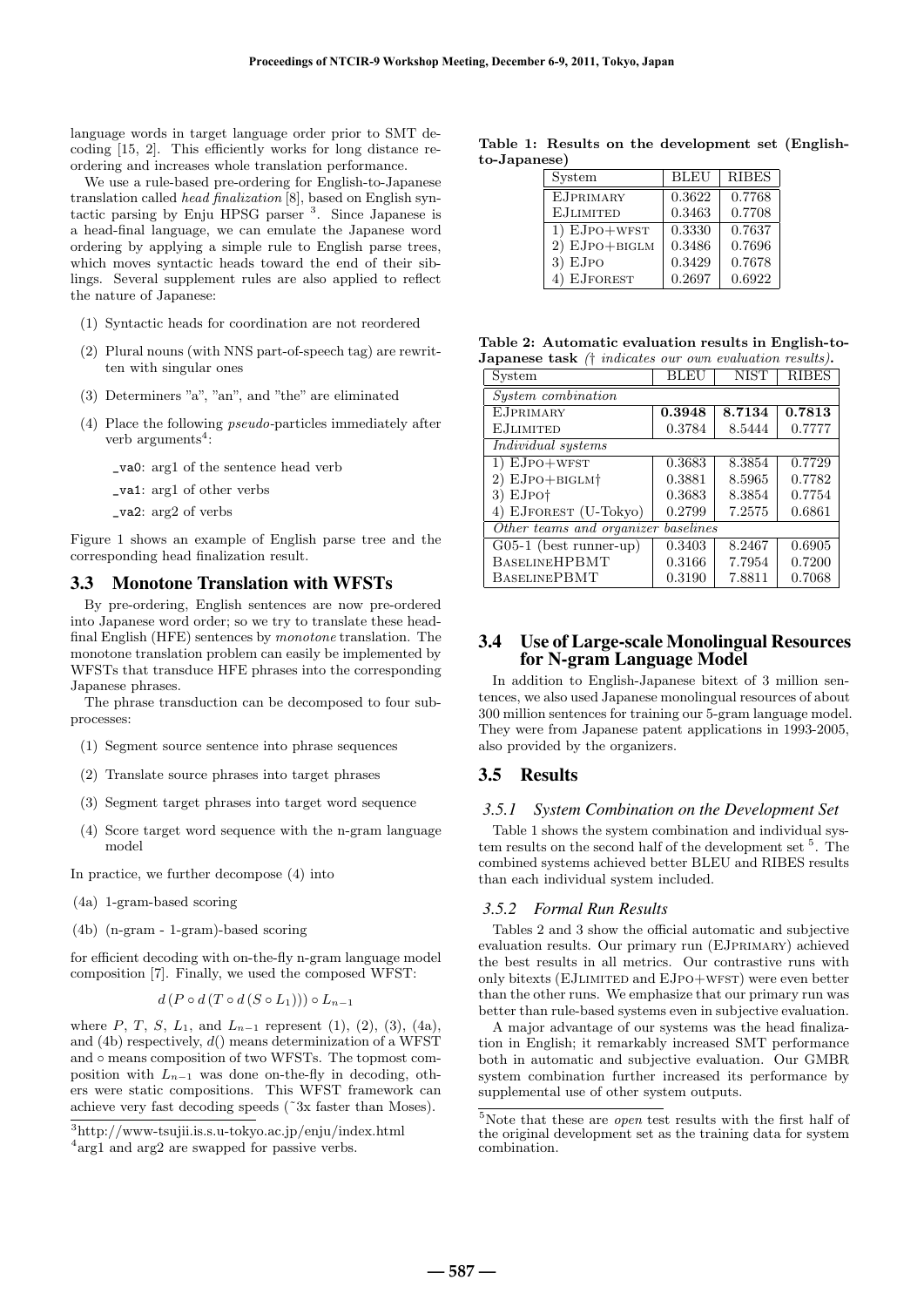

**Figure 1: An example English parse tree and its pre-ordering result.**

**Table 3: Official subjective evaluation results (English-to-Japanese).**

| System               | Adequacy | Acceptability |
|----------------------|----------|---------------|
| <b>EJPRIMARY</b>     | 3.67     | 0.69          |
| $EJPO+WFST$          | 3.56     | N/A           |
| RBMT6-1              | 3.51     | 0.66          |
| <b>BASELINEHPBMT</b> | 2.60     | 0.47          |
| <b>BASELINEPBMT</b>  | 2.48     | 0.46          |

## 4. JAPANESE-TO-ENGLISH TASK

#### 4.1 Run Configurations

For the Japanese-to-English task, we submitted one system combination run:

JEprimary: System combination of three systems (JEbaseline, JEhier, JEpo)

This was based on three individual systems: baseline phrasebased and hierarchical phrase-based systems and a pre-orderingbased system.

- JEbaseline: A baseline phrase-based system (distortion limit:12)
- JEhier: A hierarchical phrase-based system (U-Tokyo) [14]

JEpo: Pre-ordering + monotone phrase-based system

All the systems used all supplied bitext (excluding the development set) for training their phrase tables and language models, and tuned by MERT with the development set pat-dev-2006-2007.txt. Word segmentation was done by Mecab (version 0.98 with IPAdic) for Japanese and stepp (included in Enju parser) for English. The decoders were  ${\rm Moses}^6$  for JEBASELINE and JEPO.

# 4.2 Japanese Pre-ordering: POS-based Reordering of Modifiers

Pre-ordering in Japanese-to-English translation is not a trivial problem although pre-ordering in English-to-Japanese can be represented by a few rules. We developed a bit complex rules for reordering modifier chunks in Japanese.

The rules are based on our intuition that we can reorder Japanese chunks by their syntactic roles. We first applied  $Cabocha$  Japanese dependency parser<sup>7</sup> [11] to Japanese sentences, and then reorder Japanese modifier chunks with Englishlike order, according to "chunk precedence" below. The syntactic role of each chunk was determined by its function word (surface and part-of-speech  $(POS)$  tag)<sup>8</sup>.

- (1) Conjunction (CONJ)
- (2) Subject (SUBJ)
- (3) Verb (VERB)
- (4) Direct object (DOBJ)
- (5) Indirect object (IOBJ)
- (6) Coodination (COOD)
- (7) Others (OTHER)

For example, we generally move a verb chunk after its subject, a direct object after its verb, and so on. The rule sequence is shown in Algorithm 1.

## 4.3 Results

#### *4.3.1 System Combination on the Development Set*

Table 4 shows the system combination and individual system results on the second half of the development set. Similar to English-to-Japanese, the combined systems achieved better BLEU and RIBES results than each individual system included. Here, it is worth noting that the combination of the worst system (JEpo) increased the translation performance both in BLEU and RIBES.

<sup>6</sup>http://sourceforge.net/projects/mosesdecoder/

<sup>7</sup>http://code.google.com/p/cabocha/

<sup>8</sup>Cabocha annotates head and function words in chunks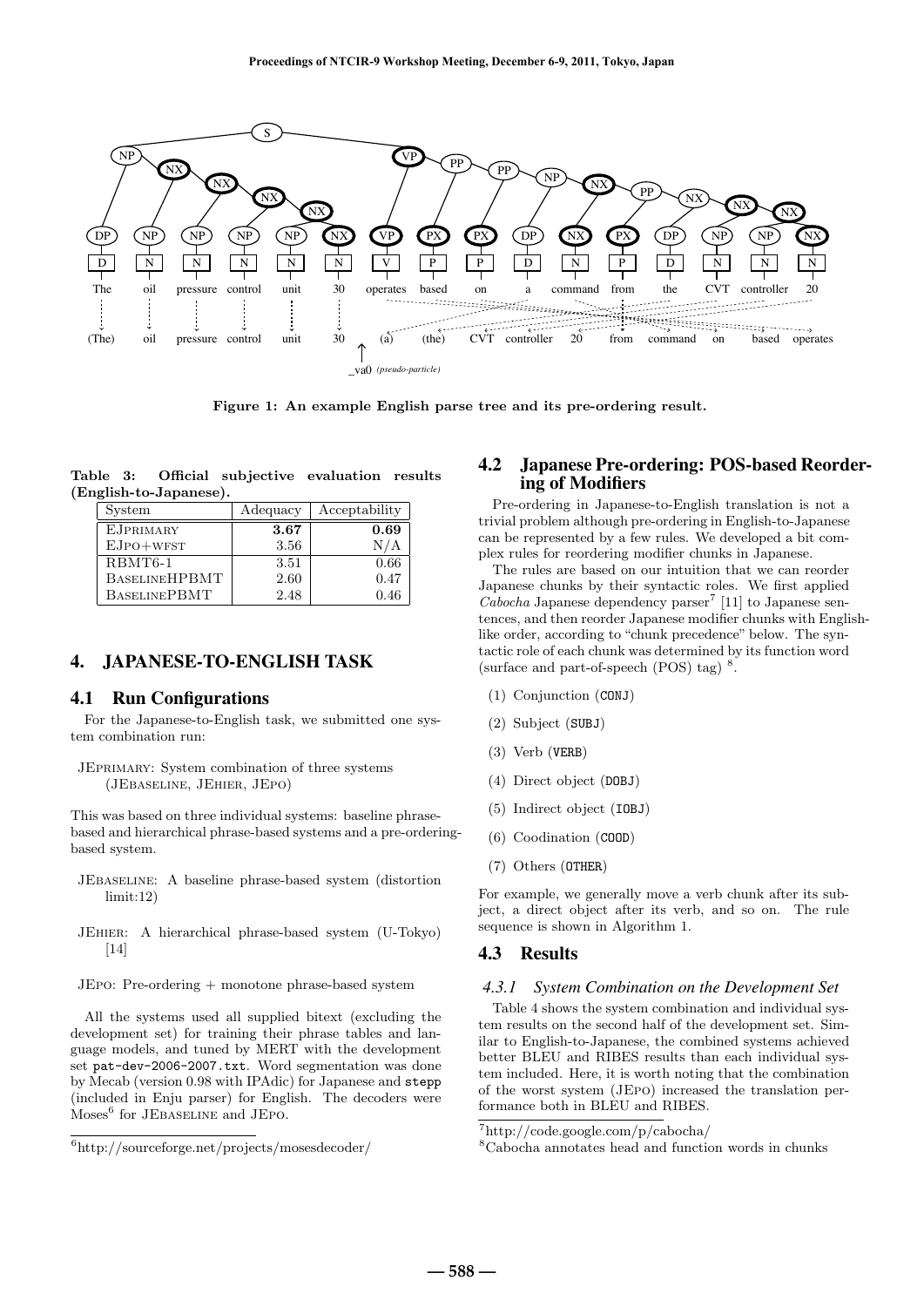**Algorithm 1** Pseudocode for Japanese pre-ordering rules

#### 1: **for** each modifier chunk  $C_i$  **do**<br>2:  $h_i$  = headword( $C_i$ )  $h_i = \text{headword}(C_i)$ 3:  $f_i = \text{functionword}(C_i)$ 4:  $f_i^$  $i = \text{previous}(\text{functionword}(C_i)) \#$  the word followed by the function word 5: **if**  $POS(f_i) == "particle"$ (助詞) **then** 6: **if** POS\_level2( $f_i$ ) == "case marker"(格助詞) **then**<br>7: **if** surface( $f_i$ ) ==  $qa(\vec{v})$  **then if** surface( $f_i$ ) ==  $ga(\phi^i)$  **then** 8:  $r_i = SUBJ$ <br>9: **else if** surfa 9: **else if** surface( $f_i$ ) ==  $o(\check{\mathcal{Z}})$  **then**<br>10:  $r_i = \text{DOBJ}$  $r_i =$  DOBJ 11: **else if** surface( $f_i$ ) ==  $ni(\mathcal{K}) | e(\mathcal{K}) | to(\mathcal{K})$  **then**<br>12:  $r_i = \text{IDBJ}$  $r_i =$  IOBJ 13: **else** 14:  $r_i = 0$ THER 15: **else if**  $\text{POS\_level2}(f_i) == \text{"binding particle"}(\text{Kbigi})$  **then** 16: **if** surface( $f_i$ ) == は (wa) **then** 17: **if** POS\_level2( $f_i^-$ ) == "case particle"(格助詞) && surface( $f_i^-$ ) == ni(に) | e(へ) | to(と) **then** 18:  $r_i = 0$ THER 19: **else** 20:  $r_i = SUBJ$ 21: **end if** 22: **else** 23:  $r_i = 0$ THER 24: **end if** 25: **end if** 26: **else if** POS\_level2( $f_i$ ) == "parallel marker"(並立助詞) then 27:  $r_i = \text{COD}$ <br>28: else 28: **else** 29:  $r_i = 0$ THER 30: **end if** 31: **else if**  $POS(f_i) == "verb"(\�ျ  $)$  ||  $POS(f_i) == "auxiliary verb"$ (助動詞) **then** 32: **if**  $POS(h_i) == "verb"(\hbox{\#all})$  && inflection( $f_i$ ) == "conjunctive form"(連用形$ **if**  $POS(h_i) == "verb"(\�ျள் $)$  && inflection( $f_i$ ) == "conjunctive form"(連用形) then$ 33:  $r_i = VERB$ 34: **else if**  $POS(h_i) == "noun"(\mathbb{A} \overline{\mathbb{m}})$  **then** 35:  $r_i = DDBJ$ 35:  $r_i = \text{DOBJ}$ <br>36: else 36: **else** 37:  $r_i = 0$ THER 38: **end if** 39: **else if**  $POS(f_i) == "conjunction"$ (接続詞) **then** 40:  $r_i = CONJ$  $r_i = \texttt{CONJ}$ 41: **else** 42:  $r_i = 0$ THER 43: **end if** 44: **end for** 45: **for** each head chunk  $H_i$  **do** 46: reorderModifiers $(H_i)$  # reorder modifier chunks according to their precedence 47: **end for**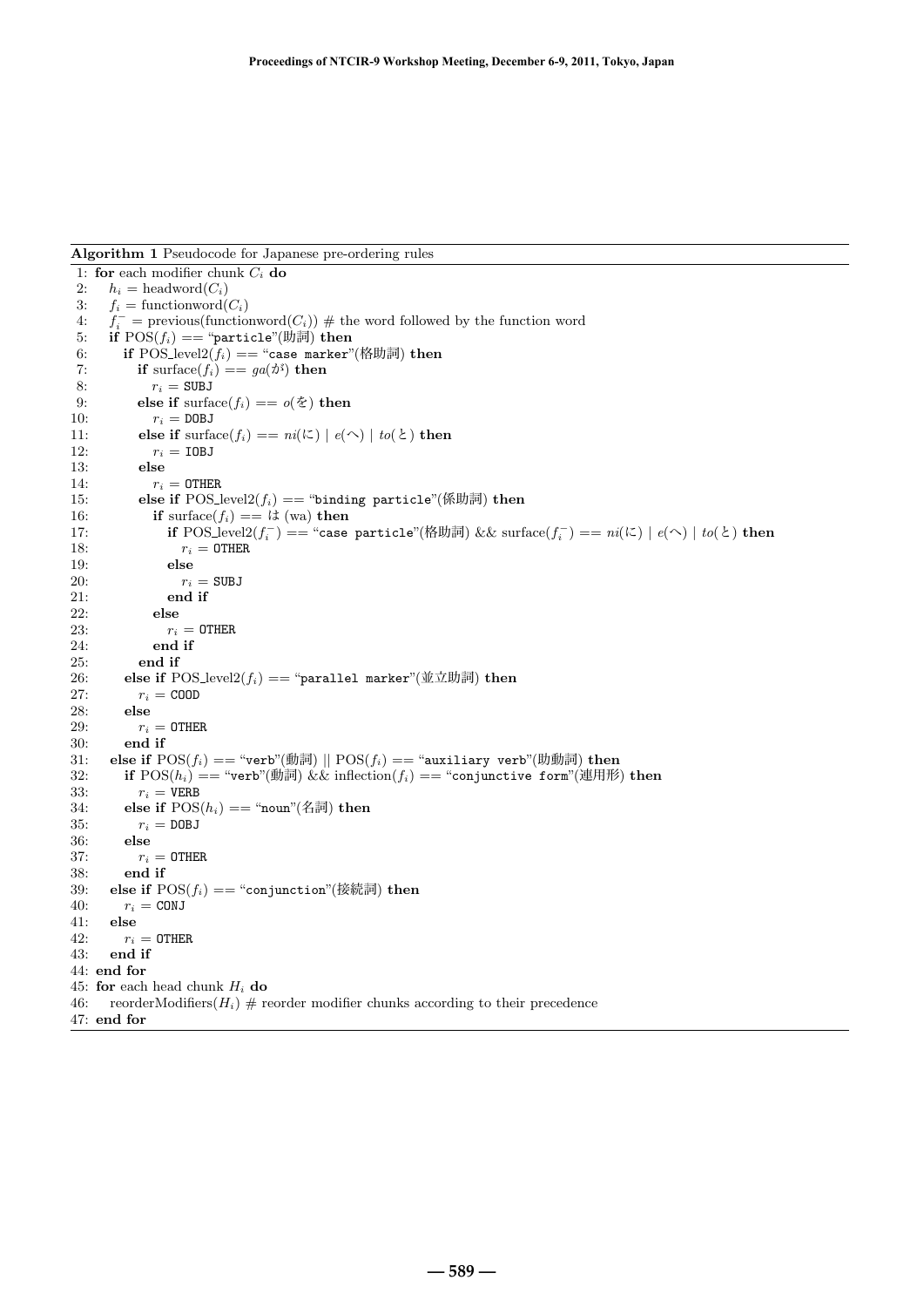| English, case insensitive) |                   |             |              |  |
|----------------------------|-------------------|-------------|--------------|--|
|                            | System            | <b>BLEU</b> | <b>RIBES</b> |  |
|                            | <b>JEPRIMARY</b>  | 0.2939      | 0.7264       |  |
|                            | JEBASELINE+JEHIER | 0.2865      | 0.7001       |  |
|                            | <b>JEBASEINE</b>  | 0.2753      | 0.6832       |  |

JEpo | 0.2629 | 0.6658 JEHIER | 0.2754 | 0.6946

**Table 4: Results on the development set (Japaneseto-English, case insensitive)**

**Table 5: Automatic evaluation results in Japaneseto-English task** († indicates our own evaluation results)**.**

| System                    | <b>BLEU</b> | <b>NIST</b> | <b>RIBES</b> |
|---------------------------|-------------|-------------|--------------|
| System combination        |             |             |              |
| <b>JEPRIMARY</b>          | 0.2835      | 7.7934      | 0.7195       |
| Individual systems        |             |             |              |
| JEBASELINE <sup>†</sup>   | 0.2313      | 6.7785      | 0.6467       |
| JEPO <sup>†</sup>         | 0.2778      | 7.4816      | 0.6700       |
| JEHIER (U-Tokyo)†         | 0.2605      | 7.5903      | 0.6732       |
| Other teams and baselines |             |             |              |
| G01-1 (best competitor)   | 0.3169      | 7.8161      | 0.7404       |
| <b>BASELINEHPBMT</b>      | 0.2895      | 7.7696      | 0.7064       |
| <b>BASELINEPBMT</b>       | 0.2861      | 7.7562      | 0.6758       |

#### *4.3.2 Formal Run Results*

Tables 5 shows the official automatic evaluation results. Our run (JEprimary) was slightly worse in BLEU but better in NIST and RIBES than the baseline systems. In the subjective evaluation, our run was the best among all SMT systems including the baselines, while the result itself was much worse than RBMT and HYBRID systems.

Our rule-based pre-ordering did not work in the individual system results, but it helped to increase system combination results. It is worth noting that we could increase translation performance from the baselines by combining other two systems which were a bit worse than the baselines in automatic evaluation metrics. Japanese-to-English pre-ordering was more difficult than English-to-Japanese; that may cause worse individual SMT system but it may generate diverse translations that are helpful for system combination.

#### *4.3.3 Post-evaluation Results*

The results above was degraded due to a serious mistake in testing; the test set Japanese sentences were tokenized by another tokenizer. We fixed the problem and conducted the experiments again. The post-evaluation results are shown

**Table 6: Official subjective evaluation results (Japanese-to-English).**

| System               | Adequacy | Acceptability |
|----------------------|----------|---------------|
| <b>JEPRIMARY</b>     | 2.75     | 0.49          |
| $G04-1$ (RBMT)       | 3.67     | 0.71          |
| RBMT1-1              | 3.53     | 0.67          |
| G01-1 (HYBRID)       | 3.43     | 0.64          |
| <b>BASELINEHPBMT</b> | 2.62     | 0.47          |
| <b>BASELINEPBMT</b>  | 2.44     | 0.45          |

**Table 7: Post-evaluation results in Japanese-to-English task** ( $X^{post}$  indicate updated results after the evaluation period)

| System                        | <b>BLEU</b> | <b>NIST</b> | <b>RIBES</b> |
|-------------------------------|-------------|-------------|--------------|
| System combination            |             |             |              |
| $JEPRIMARY^{post}$            | 0.2878      | 7.8583      | 0.7217       |
| Individual system             |             |             |              |
| JEBASELINE <sup>post</sup> †  | 0.2675      | 7.6641      | 0.6816       |
| JEPO <sup>†</sup>             | 0.2778      | 7.4816      | 0.6700       |
| JEHIER (U-Tokyo) <sup>†</sup> | 0.2605      | 7.5903      | 0.6732       |

in Table 7. The improvement from the original primary run was small but consistent among all automatic evaluation metrics.

# 5. CHINESE-TO-ENGLISH TASK

## 5.1 Run Configurations

For the Chinese-to-English task, we submitted two system combination runs:

CEprimary: System combination of two systems (CEbaseline, CEhier)

They were based on three individual systems: baseline phrasebased and hierarchical phrase-based systems and one phrasebased system using additional, large-scale external bitexts.

CEbaseline: A baseline phrase-based system

- CEhier: A hierarchical phrase-based system (U-Tokyo) [14]
- CEadapt: A phrase-based system with adaptation using NIST CE data as additional resources

All the systems used all supplied bitext (excluding the development set) for training their phrase tables and language models, and tuned by MERT with the development set ntc9-patentmt-develop-2k.txt. Word segmentation was done by Stanford Chinese Segmenter<sup>9</sup> for Chinese, and tokenizer.sed for English. Both CEBASELINE and CEADAPT employed Moses as their SMT decoders.

#### 5.2 Bayesian Word Alignment Adaptation

Chinese-to-English is a common SMT task and a lot of bitexts are now available. In order to improve our Chineseto-English SMT, we utilized NIST OpenMT 2008 Chineseto-English training data (4.8 million sentences with 107 million words, after cleaning) for word alignment adaptation [3]. Its key idea is, large-scale bitexts would help to improve word alignment between words in general domain even if the target domain (i.e. patent in this task) is a specific one.

#### 5.3 Results

CEexternal: System combination of two systems (CEadapt, CEhier)

<sup>9</sup>http://nlp.stanford.edu/software/segmenter.shtml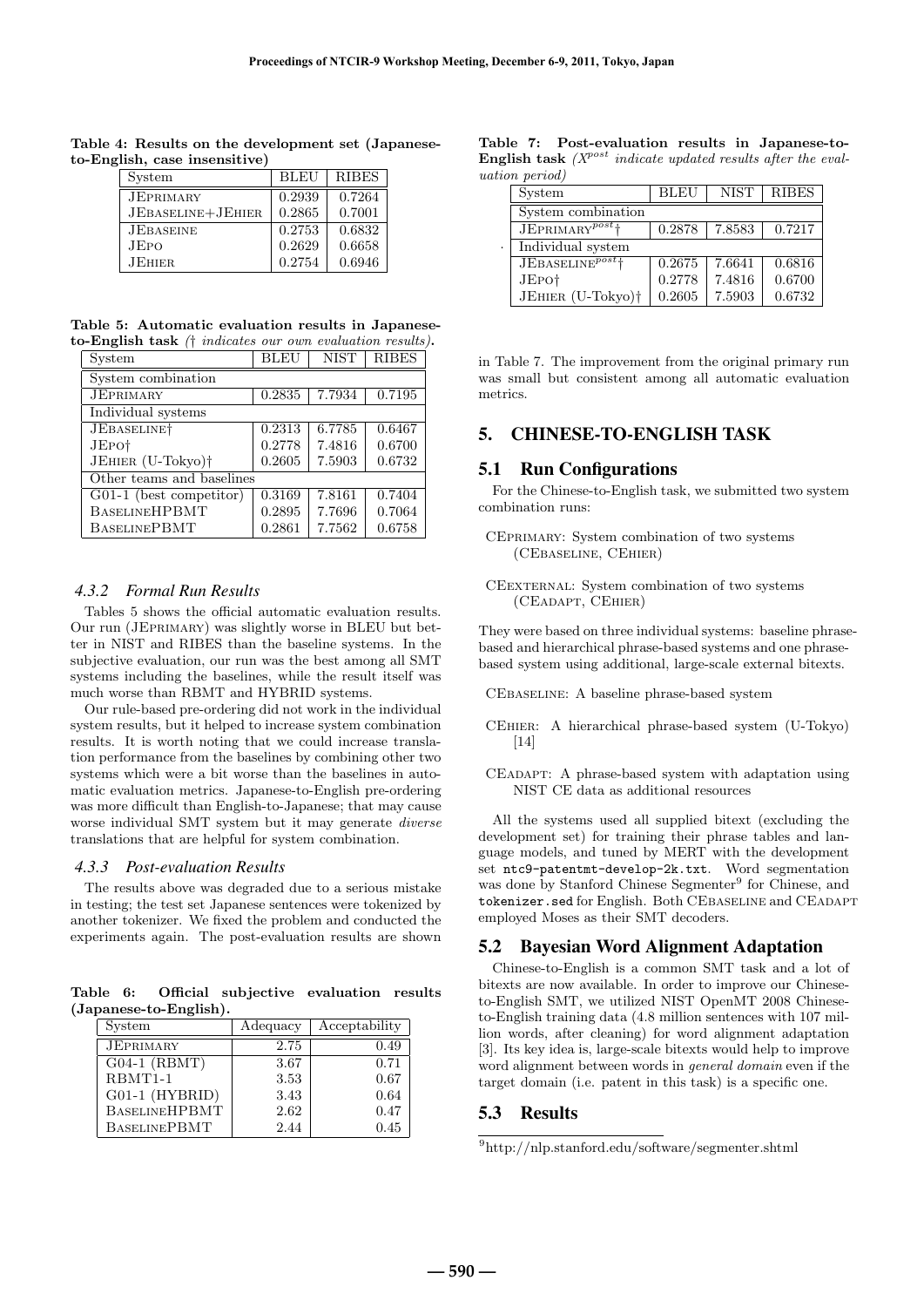**Table 8: Results on the development set (Chineseto-English, case insensitive)**

| System            | BLEU   |
|-------------------|--------|
| <b>CEPRIMARY</b>  | 0.3206 |
| <b>CEEXTERNAL</b> | 0.3200 |
| <b>CEBASELINE</b> | 0.2812 |
| <b>CEADAPT</b>    | 0.2868 |
| <b>CEHIER</b>     | 0.3108 |

**Table 9: Automatic evaluation results in Chineseto-English task** († indicates our own evaluation results)**.**

| System                    | <b>BLEU</b> | <b>NIST</b> | <b>RIBES</b> |
|---------------------------|-------------|-------------|--------------|
| System combination        |             |             |              |
| <b>CEPRIMARY</b>          | 0.3026      | 8.0033      | 0.7647       |
| <b>CEEXTERNAL</b>         | 0.3074      | 8.0031      | 0.7628       |
| Individual systems        |             |             |              |
| CEBASELINE <sup>†</sup>   | 0.2735      | 7.3996      | 0.7398       |
| CEADAPT <sup>+</sup>      | 0.2739      | 7.4489      | 0.7391       |
| CEHIER (U-Tokyo)          | 0.3074      | 7.8917      | 0.7662       |
| Other teams and baselines |             |             |              |
| G1-1 (best competitor)    | 0.3944      | 8.9112      | 0.8327       |
| <b>BASELINEHPBMT</b>      | 0.3072      | 7.9025      | 0.7719       |
| <b>BASELINEPBMT</b>       | 0.2932      | 7.7498      | 0.7283       |

## *5.3.1 System Combination on the Development Set*

Table 8 shows the system combination and individual system results on the second half of the development set  $^{10}$ . Our system combination increased BLEU by 1.0 point from the best individual system (CEhier).

#### *5.3.2 Formal Run Results*

Tables 9 and 10 show the official automatic and subjective evaluation results. The results of our two runs CEprimary and CEadapt were mixed compared to the baselines; our system combination did not improve the translation performance in the final test, in contrast to the development results above.

The reason for the drop in system combination performance from development to test results may be due to overtuning of GMBR parameters. In our post-evaluation, we found that GMBR's Ranking SVM in the Chinese-to-English task has relatively low regularization compared to other tasks. More regularization may have led to more stable results.

As for the domain adaptation performance, we saw small gains (0.5 points in BLEU) in development but no change in test. This may be because in-domain data is already relatively large, so that additional data does not have much impact.

## 6. CONCLUSIONS

In this shared task, we applied our GMBR system combination and achieved an improvement over the individual systems in all language pairs. We also included language dependent pre-ordering (English-from/to-Japanese) and Bayesian adaptation (Chinese-to-English) in our individual systems;

**Table 10: Official subjective evaluation results (Chinese-to-English).**

| System               | Adequacy | Acceptability |
|----------------------|----------|---------------|
| <b>CEPRIMARY</b>     | 3.23     |               |
| $G1-1$               | $4.03\,$ | 0.74          |
| <b>BASELINEHPBMT</b> | 3.29     | 0.48          |

their advantages were mixed among language pairs. We strongly emphasize our Head Finalization pre-ordering really helps in English-to-Japanese translation. On the other hand, our Japanese-to-English pre-ordering was not so good but it generated diverse translation hypotheses that helped to improve system combination results.

# 7. ACKNOWLEDGMENTS

We would like to thank the PatentMT organizers for their great effort on this shared task. We also thank Dr. Takaaki Hori and Dr. Shinji Watanabe for their support for the use of SOLON WFSTs in our system, and Prof. Hideki Isozaki for valuable discussion on English-to-Japanese patent translation.

## 8. REFERENCES

- [1] D. Chiang. Hierarchical phrase-based translation. Computational Linguistics, 33(2):201–228, 2007.
- [2] M. Collins, P. Koehn, and I. Kuĉerová. Clause restructuring for statistical machine translation. In Proc. ACL, pages 531–540, 2005.
- [3] K. Duh, K. Sudoh, T. Iwata, and H. Tsukada. Bayesian adaptation of alignment matrices for machine translation. In Proc. of MT Summit XIII, 2011.
- [4] K. Duh, K. Sudoh, X. Wu, H. Tsukada, and M. Nagata. Generalized bayes risk system combination for machine translation. In Proc. of IJCNLP 2011, 2011.
- [5] I. Goto, B. Lu, K. P. Chow, E. Sumita, and B. K. Tsou. Overview of the patent machine translation task at the NTCIR-9 workshop. In Proc. of NTCIR-9, 2011.
- [6] C. He, C. Wang, Y. X. Zhong, and R. F. Li. A survey on learning to rank. In Proc. of International Conference on Machine Learning and Cybernetics, 2008.
- [7] T. Hori, C. Hori, Y. Minami, and A. Nakamura. Efficient WFST-based one-pass decoding with on-the-fly hypothesis rescoring in extremely large vocabulary continuous speech recognition. IEEE Transactions on Audio, Speech and Language Processing, 15:1352–1365, 2007.
- [8] H. Isozaki, K. Sudoh, H. Tsukada, and K. Duh. Head finalization: A simple reordering rule for sov languages. In Proc. of WMT 2010, 2010.
- [9] T. Joachims. Training linear SVMs in linear time. In Proc. of KDD, 2006.
- [10] P. Koehn, F. J. Och, and D. Marcu. Statistical phrase-based translation. In Proc. HLT-NAACL, pages 263–270, 2003.
- [11] T. Kudo and Y. Matsumoto. Japanese dependency analysis using cascaded chunking. In CoNLL 2002, pages 63–69, 2002.

 $10$ Note again the system combination optimization was based only on BLEU, so we show only BLEU results.